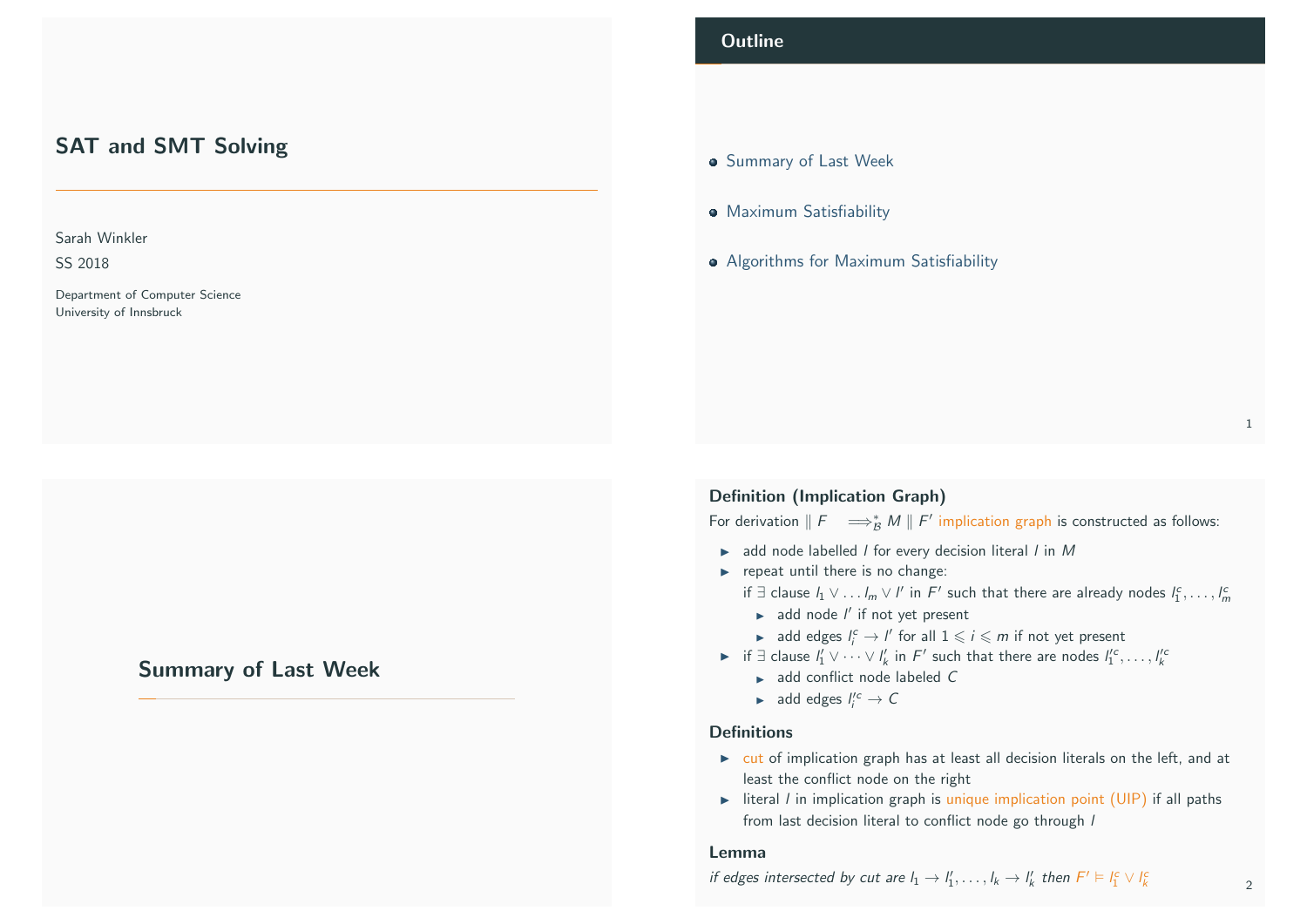### Backjump Clauses by Resolution

- $\triangleright$  set  $C_0$  to conflict clause
- In let *l* be last assigned literal such that  $l^c$  is in  $C_0$
- $\triangleright$  while *l* is no decision literal:
	- $\triangleright$   $C_{i+1}$  is resolvent of  $C_i$  and clause D that led to assignment of l
	- In let l be last assigned literal such that  $I^c$  is in  $C_{i+1}$

### **Observation**

every  $C_i$  corresponds to cut in implication graph

# <span id="page-1-0"></span>[Maximum Satisfiab](#page-1-0)ility

# Definition (DPLL with Learning and Restarts)

DPLL with learning and restarts  $R$  extends system  $B$  by following three rules:

- $\triangleright$  learn M || F  $\implies$  M || F, C if  $F \models C$  and all atoms of C occur in M or F
- $\triangleright$  forget M || F, C  $\implies$  M || F if  $F \models C$
- $\triangleright$  restart  $M \parallel F \implies \parallel F$

## Theorem (Termination)

any derivation  $\Vert F \Vert \Rightarrow_R S_1 \Vert \Rightarrow_R S_2 \Vert \Rightarrow_R \dots$  is finite if

- $\triangleright$  it contains no infinite subderivation of learn and forget steps, and
- $\triangleright$  restart is applied with increasing periodicity

### Theorem (Correctness)

for  $\|F \implies_R S_1 \implies_R S_2 \implies_R \ldots \implies_R S_n$  with final state  $S_n$ :

- $\triangleright$  if  $S_n =$  FailState then F is unsatisfiable
- if  $S_n = M \parallel F'$  then F is satisfiable and  $M \vDash F$

# 3

## maxSAT

### maxSAT Problem

| input:  | propositional formula $\varphi$ in CNF                                                 |
|---------|----------------------------------------------------------------------------------------|
| output: | valuation $\alpha$ such that $\alpha$ satisfies maximal number of clauses in $\varphi$ |



### **Terminology**

- $\rightarrow$  optimization problem P asks to find "best" solution among all solutions
- **IF** maxSAT encoding transforms optimization problem P into formula  $\varphi$  such that "best" solution to P is obtained from maxSAT solution to  $\varphi$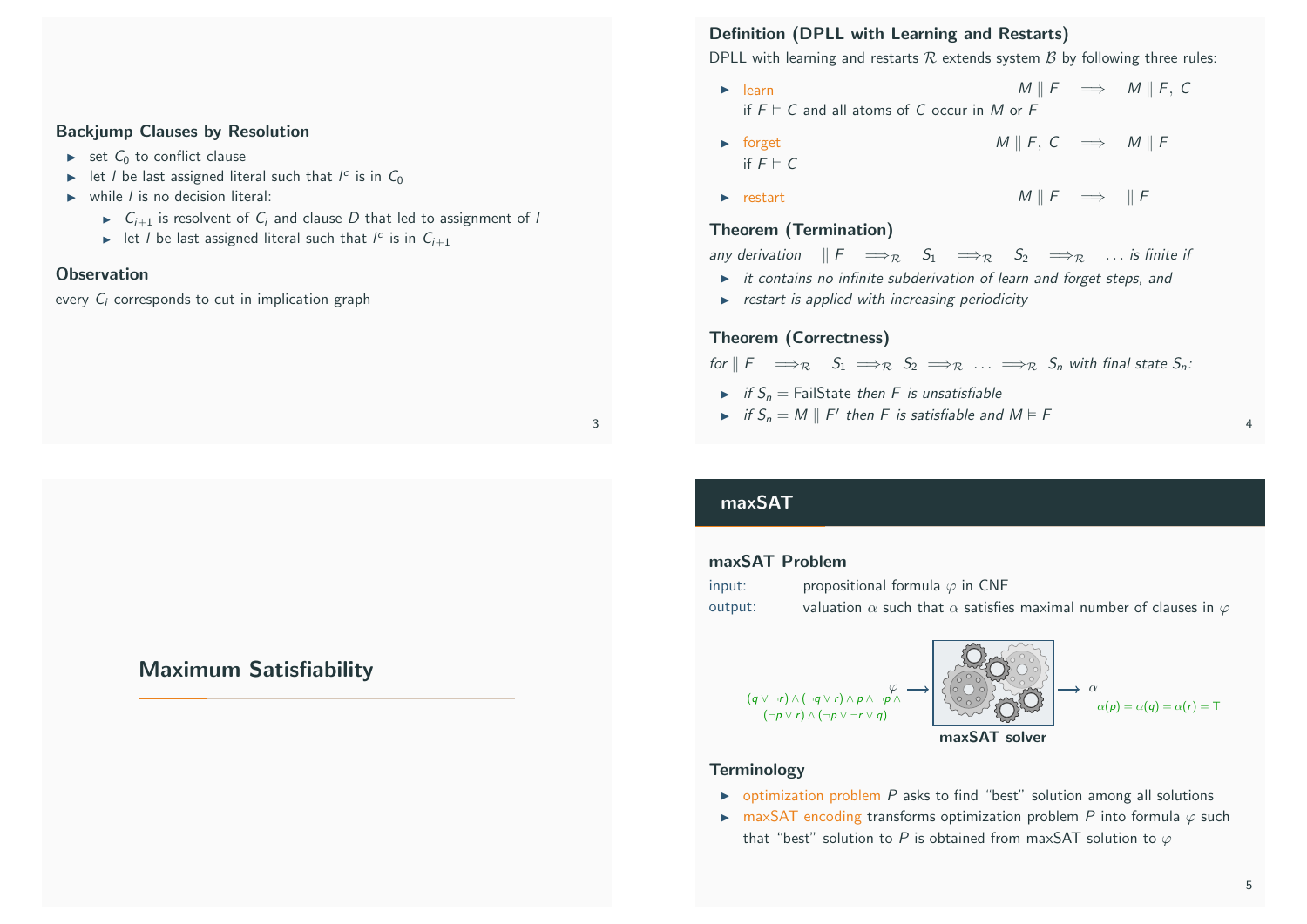### Remark

many real world problems have optimization component

### **Examples**

- $\blacktriangleright$  find shortest path/execution to goal state
	- $\blacktriangleright$  planning, model checking
- $\blacktriangleright$  find smallest explanation
	- $\blacktriangleright$  debugging, configuration, ...
- $\blacktriangleright$  find least resource-consuming schedule
	- $\triangleright$  scheduling, logistics, ...
- $\blacktriangleright$  find most probable explanation
	- $\blacktriangleright$  probabilistic inference, ...

6

# Weighted Maximal Satisfiability ( $maxSAT_w$ )

instance: CNF formula  $\varphi$  with weight  $w_C \in \mathbb{Z}$  for all  $C \in \varphi$ question:  $\mod$  what is maximal  $\sum_{C\in\psi}w_C$  for  $\psi\subseteq\varphi$  and  $\bigwedge_{C\in\psi}C$  satisfiable?

# Weighted Partial Maximal Satisfiability ( $pmaxSAT_w$ )

instance: CNF formulas  $\varphi$  and  $\chi$ , with weight  $w_c \in \mathbb{Z}$  for all  $C \in \varphi$ question:  $\;\;\;\;\;$  what is maximal  $\sum_{\mathcal{C}\in\psi}w_\mathcal{C}$  for  $\psi\subseteq\varphi$  and  $\chi\wedge\bigwedge_{\mathcal{C}\in\psi}\mathcal{C}$  satisfiable?

## Notation

- $\triangleright$  write maxSAT( $\varphi$ ) and maxSAT<sub>w</sub>( $\varphi$ ) for solution to (weighted) maximal satisfiability problem for  $\varphi$
- ightharpoontail write pmaxSAT( $\chi$ ,  $\varphi$ ) and pmaxSAT<sub>w</sub>( $\chi$ ,  $\varphi$ ) for solution to (weighted) partial maximal satisfiability problem for hard clauses  $\chi$  and soft clauses  $\varphi$

## Example

$$
\varphi = \{ (\neg x, 2), \qquad (y, 4), \qquad (\neg x \lor \neg y, 5) \}
$$
  
\n $\chi = \{x\}$ 

- **IF** maxSAT<sub>w</sub> $(\varphi) = 11$  e.g. for valuation  $v(x) = F$  and  $v(y) = T$
- **PMAXSAT**<sub>w</sub> $(\chi, \varphi) = 5$ , e.g. for valuation  $v(x) = T$  and  $v(y) = F$  8

# Variants of Maximal Satisfiability

Consider CNF formula  $\varphi$  as set of clauses, denote number of clauses by  $|\varphi|$ .

# Maximal Satisfiability (maxSAT)

instance: CNF formula  $\varphi$ question:  $\;\;\;\;\;$  what is maximal  $|\psi|$  such that  $\psi \subseteq \varphi$  and  $\bigwedge_{C \in \psi} C$  is satisfiable?

# Partial Maximal Satisfiability (pmaxSAT)

instance: CNF formulas  $\chi$  and  $\varphi$ question:  $\;\;\;\;\;$  what is maximal  $|\psi|$  such that  $\psi\subseteq\varphi$  and  $\chi\wedge\bigwedge_{\mathcal{C}\in\psi}\mathcal{C}$  is satisfiable?

## Example

| $\varphi = \{ 6 \vee 2,$<br>$2 \vee 4$                                                          | $\overline{6} \vee 2,$<br>$4 \vee 5$ | $\overline{2} \vee 1,$<br>$7 \vee 5,$ | $\frac{\overline{1}}{7}$ , $\frac{\overline{6}}{3}$ , $\sqrt{8}$ , | $\frac{6}{5} \vee \overline{8},$<br>$\frac{6}{5} \vee 3$ |
|-------------------------------------------------------------------------------------------------|--------------------------------------|---------------------------------------|--------------------------------------------------------------------|----------------------------------------------------------|
| $\bar{\chi} = \{\ \bar{1} \vee 2, \quad \bar{2} \vee \bar{3}, \quad \bar{5} \vee 1, \quad 3 \}$ |                                      |                                       |                                                                    |                                                          |

► maxSAT( $\varphi$ ) = 10, e.g. for valuation  $\overline{1}$  2  $\overline{3}$  4 5 6  $\overline{7}$  8

**IF** pmaxSAT $(y, \varphi) = 8$ , e.g. for valuation  $\overline{1} \overline{2} 3 4 \overline{5} 6 7 8$ 

Minimum Unsatisfiability (minUNSAT)

instance: CNF formula  $\varphi$ question:  $\|$  what is minimal  $|\psi|$  such that  $\psi\subseteq\varphi$  and  $\bigwedge_{C\in\psi}\neg C$  is satisfiable?

## **Notation**

write minUNSAT( $\varphi$ ) for solution to minimal unsatisfiability problem for  $\varphi$ 

Lemma

$$
|\varphi| = |\text{minUNSAT}(\varphi)| + |\text{maxSAT}(\varphi)|
$$

## Example

# $\varphi = \{\neg x, \quad x \lor y, \quad \neg y \lor \neg z, \quad x, \quad y \lor \neg z\}$

using  $v(x) = v(y) = T$  and  $v(z) = F$  have

- $\blacktriangleright$  maxSAT( $\varphi$ ) = 4
- $\blacktriangleright$  minUNSAT( $\varphi$ ) = 1

## Remark

maxSAT and minUNSAT are equivalent and provide the property of  $\overline{9}$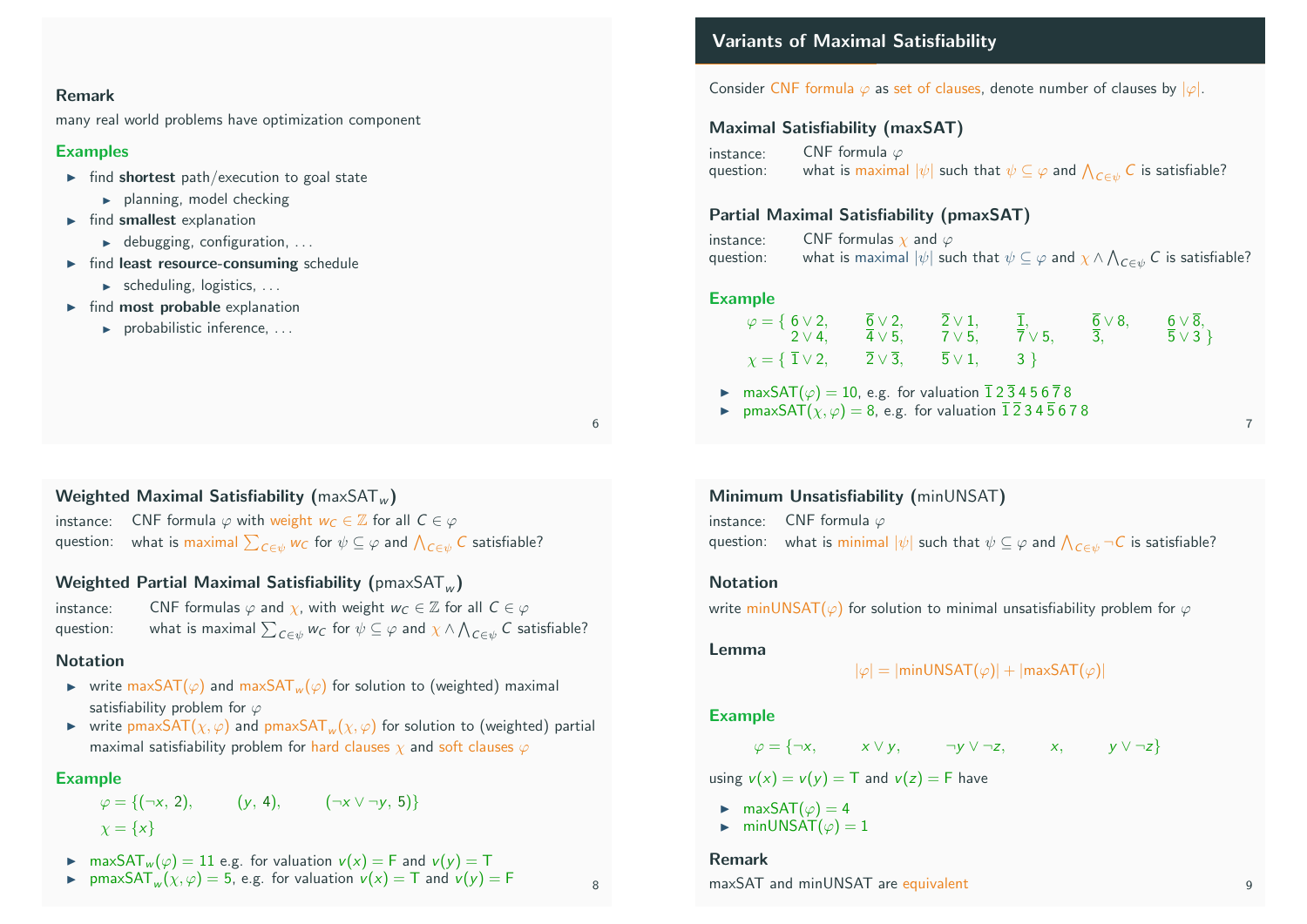# Application: Automotive Configuration (1)

### Manufacturer's Constraints on Components

| component family  | components limit            | premise                       | conclusion     |
|-------------------|-----------------------------|-------------------------------|----------------|
| engine            | $E_1, E_2, E_3 = 1$         | G1                            | $E_1 \vee E_2$ |
| gearbox           | $G_1, G_2, G_3 = 1$         | $N_1 \vee N_2$                | $D_1$          |
| control unit      | $C_1, \ldots, C_5 = 1$      | $N_{3}$                       | $D_2 \vee D_3$ |
| dashboard         | $D_1, \ldots, D_4 = 1$      | $AC_1 \vee AC_3$              | $D_1 \vee D_2$ |
| navigation system | $N_1, N_2, N_3 \leq 1$      | AS <sub>1</sub>               | $D_2 \vee D_3$ |
| air conditioner   | $AC_1, AC_2, AC_3 \leq 1$   | $R_1 \vee R_2 \vee R_5$       | $D_1 \vee D_4$ |
| alarm system      | $AS_1, AS_2 \leq 1$         | <b>Component dependencies</b> |                |
| radio             | $R_1,\ldots,R_5\leqslant 1$ |                               |                |

Component families with limitations

### Encoding

- For every component c use variable  $x_c$  which is assigned T iff c is used
- F require manufacturer's constraints  $\varphi_{\text{car}}$  by adding respective clauses

## Problem 1: Validity of Configuration

<span id="page-3-0"></span>

| $\triangleright$ is desired configuration valid?                  | SAT encoding                                             |
|-------------------------------------------------------------------|----------------------------------------------------------|
| e.g. $E_1 \wedge G_1 \wedge C_5 \wedge (D_2 \vee D_3) \checkmark$ | $E_3 \wedge G_1 \wedge C_5 \wedge D_2 \vee AC_1$ X<br>10 |

# Algorithms for Maximum **[Satisfiability](#page-3-0)**

# Application: Automotive Configuration (2)

### Problem 2: Maximization of Chosen Components

- ightharpoonup ind maximal valid subset of configuration  $c_1, \ldots, c_n$  partial maxSAT
- **In possibly with priorities**  $p_i$  **for component**  $c_i$  **weighted partial maxSAT**

$$
\underbrace{\varphi_{\text{car}} \wedge \quad \underbrace{x_{c_1} \wedge \cdots \wedge x_{c_n}}_{\text{soft clauses}}}
$$

### Problem 3: Minimization of Costs

ighthrooporporal piece  $q_i$  for each component  $c_i$ , find cheapest valid configuration weighted partial maxSAT encoding

$$
\underbrace{\varphi_{\text{car}}} \wedge \underbrace{(c_1, -q_1) \wedge \cdots \wedge (c_n, -q_n)}_{\text{soft clauses}}
$$

### Result

collaboration with BMW: evaluated on configuration formulas of 2013 product line 11

# Branch & Bound

#### Idea

- **Example 1** gets list of clauses  $\varphi$  as input return minUNSAT( $\varphi$ )
- $\triangleright$  explores assignments in depth-first search

## Ingredients

- $\triangleright$  UB is minimal number of unsatisfied clauses found so far (best solution)
- $\triangleright \varphi_x$  is formula  $\varphi$  with all occurrences of x replaced by T
- $\triangleright \varphi_{\overline{x}}$  is formula  $\varphi$  with all occurrences of x replaced by F
- $\triangleright$  for list of clauses  $\varphi$ , function simp( $\varphi$ )
	- replace  $\neg$ T by F and  $\neg$ F by T
	- $\blacktriangleright$  drops all clauses which contain  $T$
	- $\blacktriangleright$  removes F from all remaining clauses
- $\triangleright$   $\Box$  denotes empty clause and  $\#\text{empty}(\varphi)$  number of empty clauses in  $\varphi$

#### Example

$$
\varphi = y \lor \neg F, \quad x \lor y \lor F, \quad F, \quad x \lor \neg y \lor T, \quad x \lor \neg z
$$
  
\n
$$
\text{simp}(\varphi) = x \lor y, \qquad \Box, \qquad x \lor \neg z
$$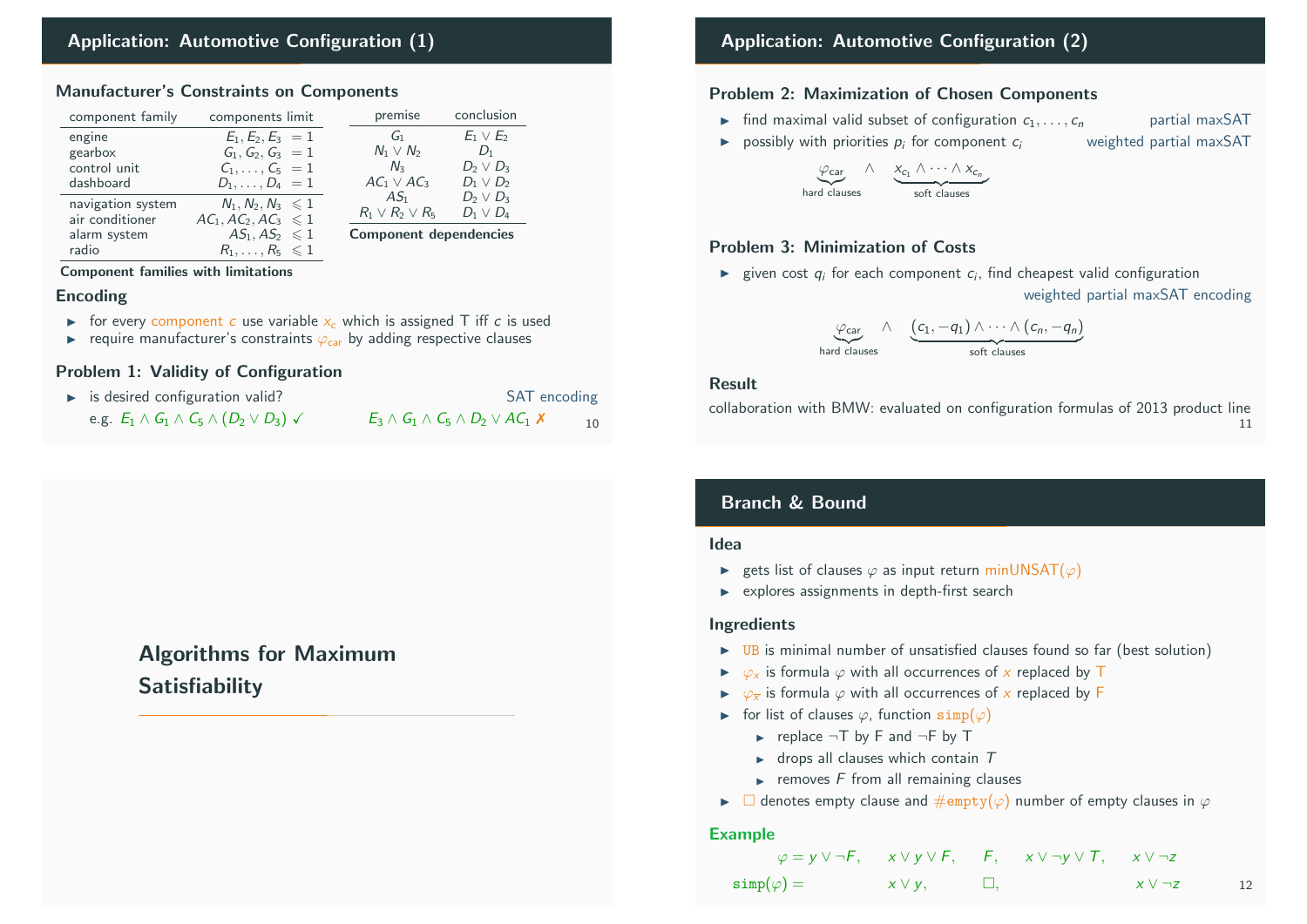# Algorithm (Branch & Bound)

function  $BnB(\varphi, UB)$  $\varphi = \text{simp}(\varphi)$ if  $\varphi$  contains only empty clauses then return  $\#\mathrm{empty}(\varphi)$ if  $\#\text{empty}(\varphi) \geq 0$ B then return UB  $x = selectVariable(\varphi)$ UB :=  $min(UB, BnB(\varphi_x, UB))$ return min(UB, BnB $(\varphi_{\overline{x}}, \overline{UB})$ )

- **If** number of clauses falsified by any valuation is  $\leq$   $|\varphi|$
- Start by calling  $BnB(\varphi, |\varphi|)$
- idea: #empty( $\varphi$ ) is number of clauses falsified by current valuation

13

## Algorithm (Branch & Bound, improved)

function  $BnB'(\varphi, UB)$  $\varphi = \text{simp}(\varphi)$ if  $\varphi$  contains only empty clauses then return  $\#$ empty $(\varphi)$ LB =  $\#empty(\varphi)$  + underapproximate( $\varphi$ ) if  $LB \geqslant UB$  then return UB x = selectVariable $(\varphi)$ UB = min(UB, BnB'( $\varphi_x$ , UB)) return min(UB, BnB'( $\varphi_{\overline{x}}$ , UB))

### Underapproximation (Wallace and Freuder)

- $\triangleright$  ic(x) is number of unit clauses x in  $\varphi$  inconsistency count
- **Inderapproximate**  $(\varphi) = \sum_{x \in \mathsf{in} \varphi} \min(\mathsf{ic}(x), \mathsf{ic}(\neg x))$

#### Theorem

```
\text{BnB}(\varphi, |\varphi|) = \text{BnB'}(\varphi, |\varphi|) = \text{minUNSAT}(\varphi) 15
```
### Example

- $\triangleright \varphi = x, \neg x \vee y, z \vee \neg y, x \vee z, x \vee y, \neg y$
- $\blacktriangleright$  call BnB( $\varphi$ , 6)
- $\blacktriangleright$  simp $(\varphi) = \varphi$
- $\triangleright \varphi_x = T$ ,  $\neg T \vee y$ ,  $z \vee \neg y$ ,  $T \vee z$ ,  $T \vee y$ ,  $\neg y$  $\text{simp}(\varphi_x) = v, z \vee \neg v, \neg v$
- $\triangleright \varphi_{xy} = T, z \vee \neg T, \neg T$  $\text{simp}(\varphi_{xy})=z,\square$
- $\triangleright \varphi_{xyz} = T, \square$  $\text{simp}(\varphi_{xyz}) = \Box$
- $\triangleright \varphi_{xyz} = F, \square$  $\text{simp}(\varphi_{xy\bar{z}}) = \Box, \Box$
- $\triangleright \varphi_{x\overline{y}} = F, z \vee \neg F, \neg F$  $\texttt{simp}(\varphi_{\mathsf{x}\overline{\mathsf{y}}})=\Box$
- $\Rightarrow \varphi_{\overline{x}} = F, \neg F \lor y, z \lor \neg y, F \lor z, F \lor y, \neg y \overset{\text{BnB}}{\rightarrow} (\varphi_{xy}, 3) = 1$  $\texttt{simp}(\varphi_x) = \Box, z \lor \neg y, z, y, \neg y$  $1 \geqslant 6$
- $\triangleright$  minUNSAT( $\varphi$ ) = 1, maxSAT( $\varphi$ ) = 5
- $V(x) = V(y) = V(z) = T$

 $BnB(\varphi,6)=1$ 

 $0 \geq 6$ 

x

 ${\tt BnB}(\varphi_\mathsf{x}, 6) = 1\quad {\tt BnB}(\varphi_{\overline{\mathsf{x}}}, 1) = 1$ 

 $1 \geqslant 1$ 

F

 ${\tt BnB}(\varphi_{\mathsf{x}\overline{\mathsf{y}}},1) = 1$ F

 $0 \geq 6$ 

T,

y

F

z

T,

T,

 ${\tt BnB}(\varphi_{\sf xyz}, 6) = 1 \ \ \ \ \ {\tt BnB}(\varphi_{\sf xy \overline{\sf z}}, 1) = 2$ 

## Binary Search

### Idea

- **Example 1** gets list of clauses  $\varphi$  as input and returns minUNSAT( $\varphi$ )
- $\blacktriangleright$  repeatedly call SAT solver in binary search fashion

### Example

Suppose given formula with 18 clauses. Can we satisfy . . .

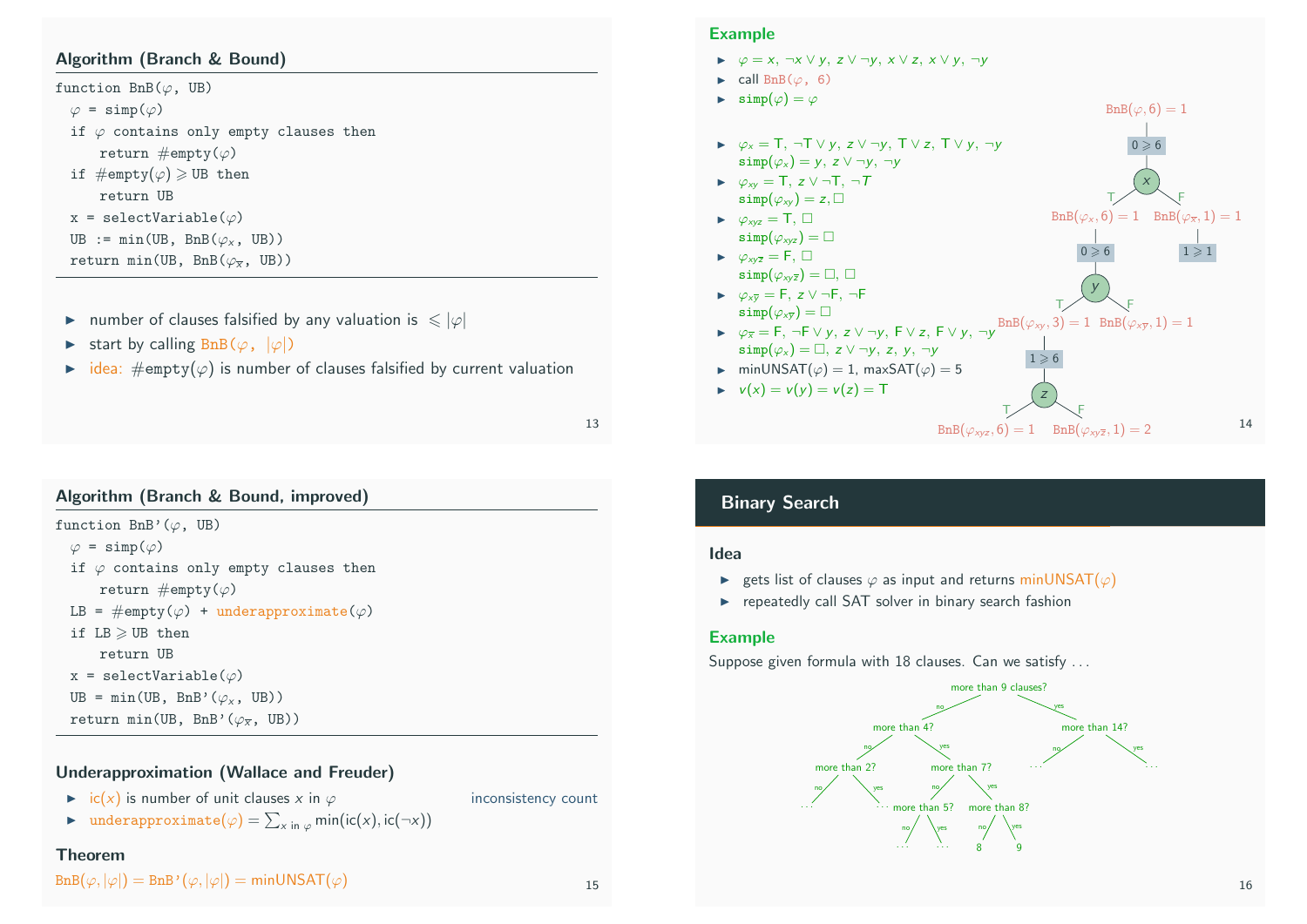# Cardinality Constraints

### **Definitions**

- ► cardinality constraint has form  $\sum_{x \in X} x \bowtie N$  where  $\bowtie$  is  $=, <, >, \le,$  or  $\ge,$ X is set of propositional variables and  $N \in \mathbb{N}$
- ► valuation *v* satisfies  $\sum_{x \in X} x \bowtie N$  iff  $k \bowtie N$ where k is number of variables  $x \in X$  such that  $v(x) = T$

### Remarks

- $\triangleright$  cardinality constraints are expressible in CNF
	- $\blacktriangleright$  enumerate all possible subsets  $\mathcal{O}(2^{|X|})$
	- $\triangleright$  BDDs  $\mathcal{O}(N \cdot |X|)$  $\mathcal{O}(|X|\cdot \log^2(|X|))$
	- $\triangleright$  sorting networks
- ► write  $\text{CNF}(\sum_{x \in X} x \bowtie N)$  for CNF encoding
- $\triangleright$  cardinality constraints occur very frequently! (*n*-queens, Minesweeper, ...)

### Example

- $x + y + z = 1$  satisfied by  $v(x) = v(y) = F$ ,  $v(z) = T$
- $\triangleright$   $x_1 + x_2 + \cdots + x_8 \le 3$  satisfied by  $v(x_1) = \cdots = v(x_8) = F$  17

# Algorithm (Binary Search)

| function BinarySearch( $\{C_1,\ldots,C_m\}$ )<br>$\varphi := \{ \mathcal{C}_1 \vee b_1, \ldots, \mathcal{C}_m \vee b_m \}$<br>return search $(\varphi, 0, m)$<br>$b_1, \ldots, b_m$ are fresh variables |
|---------------------------------------------------------------------------------------------------------------------------------------------------------------------------------------------------------|
| function search $(\varphi, L, U)$                                                                                                                                                                       |
| if $L \geqslant U$ then                                                                                                                                                                                 |
| return U                                                                                                                                                                                                |
| $mid :=  \frac{U+L}{2} $                                                                                                                                                                                |
| if $\text{SAT}(\varphi \wedge \text{CNF}(\sum_{i=1}^{m} b_i \leq \text{mid}))$ then                                                                                                                     |
| return search $(\varphi, L, mid)$                                                                                                                                                                       |
| else                                                                                                                                                                                                    |
| return search $(\varphi, \text{mid } + 1, \text{U})$                                                                                                                                                    |
|                                                                                                                                                                                                         |

### Theorem

```
BinarvSearch(\varphi) = minUNSAT(\varphi)
```
# Cardinality Constraints in Z3

### from z3 import \*

```
xs = [ Bool("x"+str(i)) for i in range (0,10)]
ys = [ Bool("y"+str(i)) for i in range (0,10)]
```

```
def sum(ps):
```

```
return reduce(lambda s,x: s + If(x, 1, 0), ps, 0)
```

```
solver = Solver()
solver.add(sum(xs) == 5, sum(ys) > 3, sum(ys) <= 4)
```

```
if solver.check() == sat:
 model = solver.model()
 for i in range(0,10):
   print xs[i], "=", model[xs[i]], ys[i], "=", model[ys[i]]
```
### Example

```
ϕ = { 6 ∨ 2 ∨ b1, 6 ∨ 2 ∨ b2, 2 ∨ 1 ∨ b3, 1 ∨ b4, 6 ∨ 8 ∨ b5,
         6 \vee \overline{8} \vee b_6, 2 \vee 4 \vee b_7, \overline{4} \vee 5 \vee b_8, 7 \vee 5 \vee b_9, \overline{7} \vee 5 \vee b_{10},
         \overline{3} \vee b_{11}, \overline{5} \vee 3 \vee b_{12}
```

```
► L = 0, U = 12, mid = 6
                                                           \sum_{i=1}^{m} b_i \leq 6)? \checkmark► L = 0, U = 6, mid = 3
                                                           \sum_{i=1}^{m} b_i \leqslant 3)? \checkmark\blacktriangleright L = 0, U = 3, mid = 1
                                                           \sum_{i=1}^{m} b_i \leqslant 1)? x
```

```
L = 2, U = 3, mid = 2\sum_{i=1}^{m} b_i \leqslant 2)? \checkmark
```

```
L = 2, U = 2 return 2
```